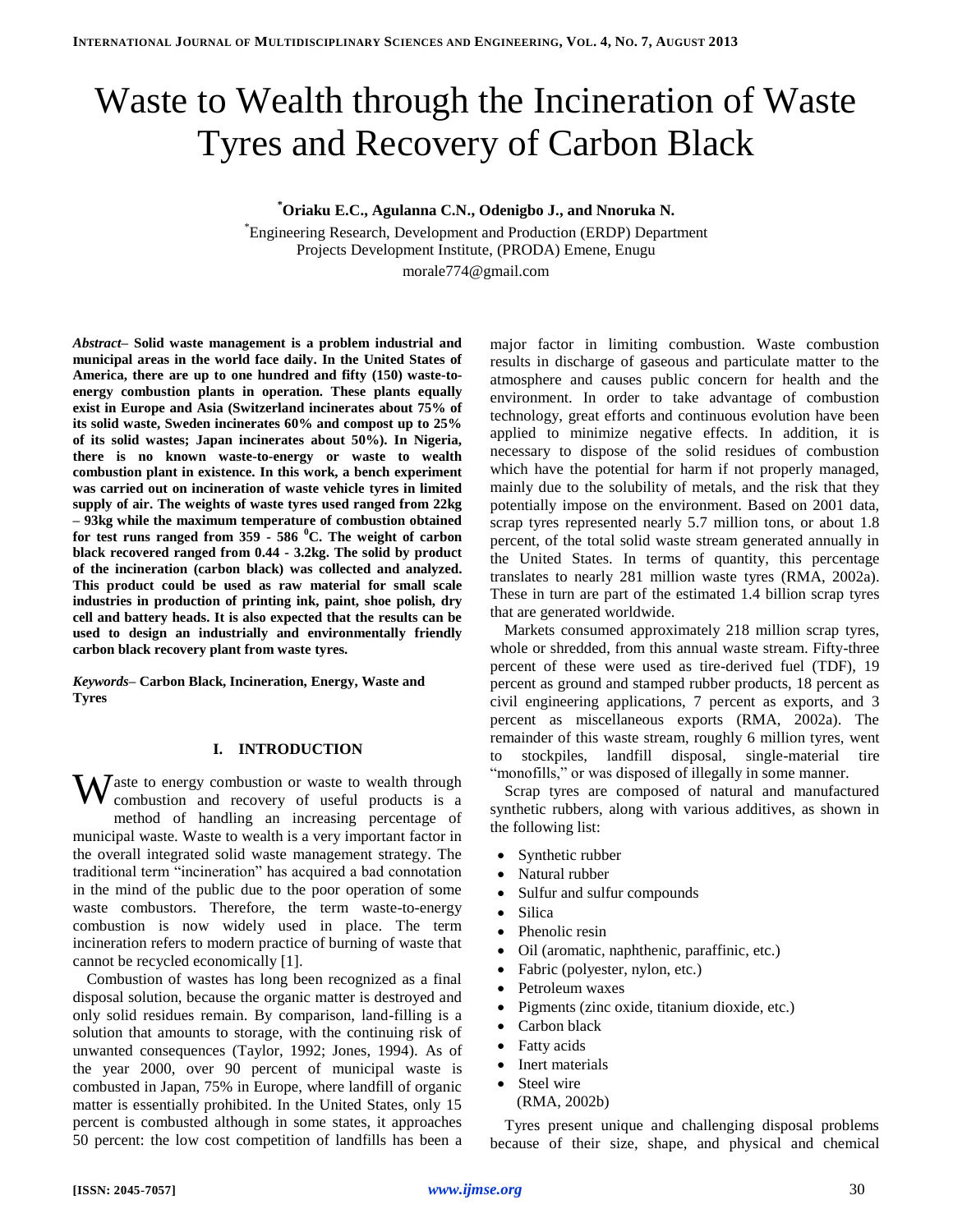properties. Land filling of whole tyres consumes a large volume of landfill space because the tyres are relatively incompressible and 75 percent of the space a tire occupies is empty (Clark et al., 1993). Tyres can also migrate, or "float," upward to the landfill surface where they can breach the landfill cover. As a further complication, tyres can harbor vectors and are by design resistant to breakdown by mechanical or thermal means as well as by biological degradation. Burying whole tyres in municipal solid waste landfills avoids processing costs but does nothing to mitigate the disposal problems associated with whole tyres. Therefore, whether by regulation or choice, the shredding or splitting of tyres is becoming increasingly common as a part of the disposal process (Clark et al., 1993). Some other forms of tire reduction that have been considered use ultra-high-pressure water (Frenzel, 1993) or a cryogenic process using liquid nitrogen to produce crumb material (NASA, 1997). Tire reduction can effectively eliminate the problems that are associated with whole tyres. The main disadvantage of tire reduction is that it is an energy-intensive extra step that can add appreciably to disposal costs. In a variation of landfilling, shredded tyres can be buried in special single-waste landfills called monofills. Monofills allow easy recovery of tire shreds for potential use at a later date.

One of the most effective means of dealing with many wastes (including tyres), to reduce their harmful potential and often to convert them to an energy form, is incineration. In comparing incineration (the destruction of a waste material by the application of heat) to other disposal options such as land burial, the advantages of incineration are:

- The volume and weight of the waste are reduced to a fraction of their original size.
- Waste reduction is immediate; it does not require longterm residence in a landfill or holding pond.
- Waste can be incinerated on-site, without having to be carted to a distant area.
- Air discharges can be effectively controlled for minimal impact on the atmospheric environment.
- The ash residue is usually nonputrescible, or sterile
- Technology exists to completely destroy even the most hazardous of materials in a complete and effective manner.
- Incineration requires a relatively small disposal area, compared to the land area required for conventional landfill disposal.
- By using heat-recovery techniques the cost of operation can often be reduced or offset through the use or sale of energy. (IIA, 1972)

Incineration will not solve all waste problems. Some disadvantages include:

- The capital cost is high.
- Skilled operators are required.
- Not all materials are incinerable (e.g., construction and demolition wastes).
- Supplemental fuel is required to initiate and at times to maintain the incineration process

Literature search revealed a few reported works on waste to wealth in Nigeria. Some of these include the production of

Laterite bricks using blended incinerated corn-cob ash cement by Ogunbode and Apeh 2012; Mohamed and Taher 2006 who investigated the physical and chemical properties of rice husk straw ash and its effects on cement paste produced from different cement; Mohammed in 2009 studied the use of bottom ash from municipal solid waste incineration as road construction material; In Nigeria, there is no known record of the amount of used tyres generated periodically. However, as is obtainable in other countries, it constitutes a disposal challenge. This work was undertaken to investigate an alternative means of its disposal with a view to obtaining useful products that can serve as raw materials for small scale industries.

## **II. MATERIALS AND METHODS**

## *A) Description of the bench scale experiment*

The design drawing and the photographs of the bench scale incinerator for the discarded waste tyres are shown:

The set up consist of the following components namely:

- 1. Cylindrical combustion chamber
- 2. Conical channel for flue gases
- 3. Carbon harvesting chamber
- 4. Filters
- 5. Flue gas chimney
- 6. Connecting flanges
- 7. Insulation
- 8. Loading door
- 9. Limited air inlet channel
- 10. Structural frame
- 11. Locking device

The combustion chamber of the experimental incinerator is double walled with insulating materials in the middle of the walls. Short half inch pipes are connected from the outside to the inside of the combustion chamber in opposite directions. This is to allow limited flow of air from the outside to the inside of the combustion chamber. The conical section of the experimental incinerator helps to channel flue gas to the filters in the harvesting or precipitation chamber. The flue gas after passing through the line of filters exit to the atmosphere via the chimney. The waste tyres are loaded into the combustion chamber through the door. The locking device is applied to secure tight closing of the door. The waste tyres are lit in the chamber with a pilot flame before the door is tightly shut.

# *B) Principle of Operation*

The tyres burn in limited supply of air and thus produce thick smoke which flows through the conical channel to the line of filters in the harvesting chamber. The thick smoke contains numerous carbon black particles as it leaves the combustion chamber. The filters are arranged in such a way that flow of smoke is retarded in the harvesting chamber. Velocity flow is reduced resulting in precipitation of the carbon particles on the filters. After combustion of a specified weight of waste tyres and the equipment cools down to ambient temperature, the conical section, the harvesting chamber and the chimney are dismantled for harvesting of the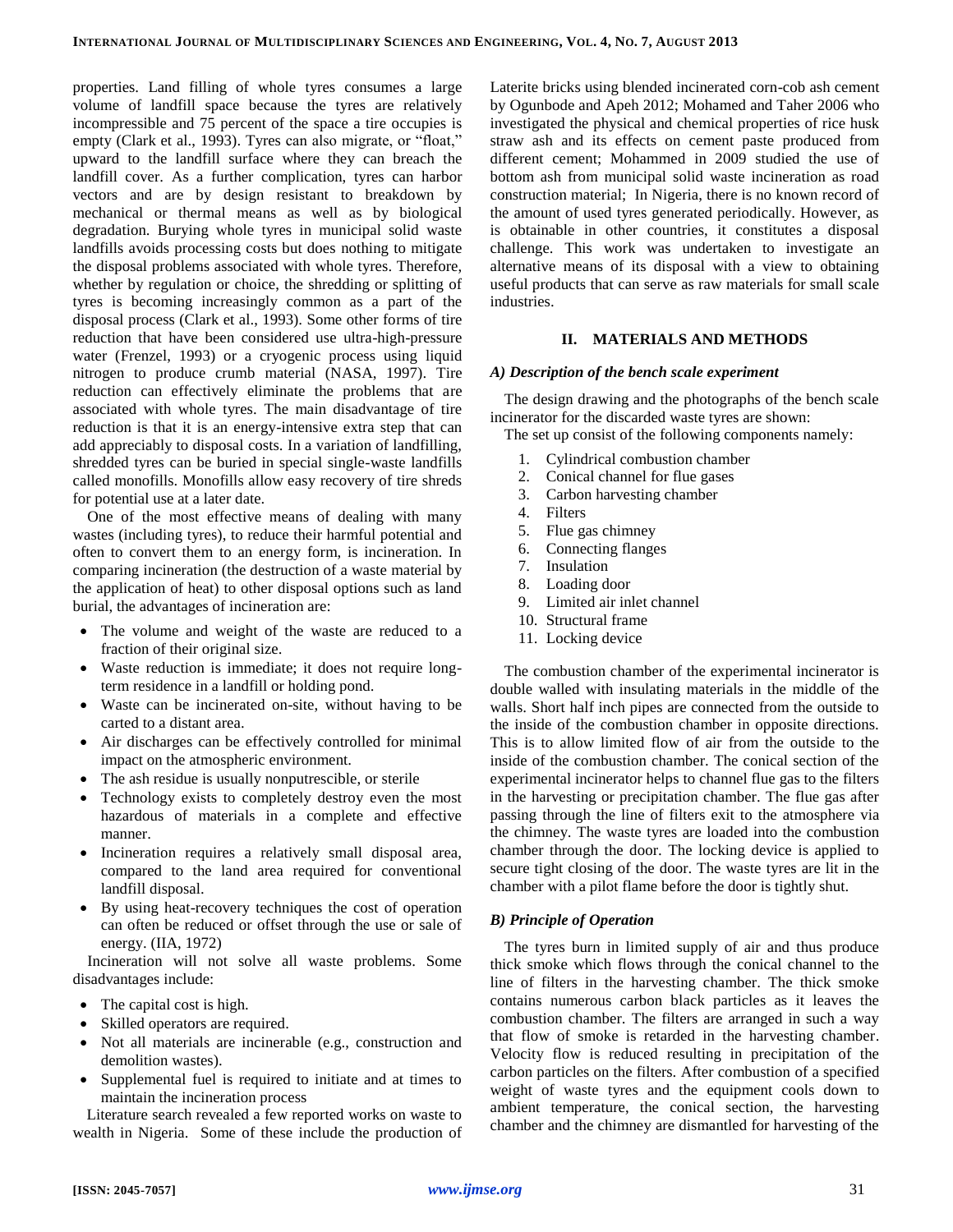carbon black. This harvesting helps to clean up the system making it ready for combustion of the next batch.

#### *C) Advantages*

- i. The equipment is portable and easy to dismantle and assemble
- ii. Harvesting of carbon black particles is easy by pulling out the filters and collecting deposits on them, on the conical channel and chimney
- iii. Materials of fabrication of the experimental incinerator are all locally sourced.
- iv. The metallic deposits and ash after combustion are easily disposed
- v. The combustion chamber is insulated for conserving heat energy which can be tapped and converted to another form of energy.
- vi. The equipment is easy to operate requiring only one or two operators

#### *D) Disadvantages*

- i. The equipment takes several hours to cool down to ambient temperature after combustion
- ii. Atmospheric pollution is high due to exit of flue gases.
- iii. Tangible amounts of carbon black are lost even though a large amount is deposited on filters, conical channel and chimney
- iv. Condensation of water is observed on some portions of the harvesting chamber which mixes with some portions of the carbon black deposits to form paste or black liquid.

#### **III. RESULTS AND DISCUSSION**

The data obtained from the experiments are shown in the Table 1. From the data graphs were plotted to show the relationship between weight of tyres used and the products obtained. These are shown in Fig. 3 - Fig. 7. From the results it was observed that linear relationships exist between samples used and metal components obtained, time taken, and temperature. The amount of carbon black and ash produced had quadratic relationships with samples used. The equations showing these relationships are given in equations 1-5.

Chemical analysis of carbon black particles (Fig. 8), paste and liquid obtained were carried out and the result is presented in the Table 2. Comparing the data obtained from chemical analysis of the combustion products to the standard composition of carbon black shown in Table 3, it was observed that the carbon black obtained from the experiment compares favorably with that which is obtained from long flow or high-colour channels.

#### **IV. CONCLUSIONS**

From the results obtained the following conclusions can be made:

 Reasonable amount of carbon black can be recovered from combustion of waste tyres

- The equations obtained can be used to predict the amounts of products that can be obtained from waste tyres under similar conditions
- The reduction in size of waste tyres was significant and can be employed in waste management where landfills are used.
- Research can be carried out on the ash content to ascertain its suitability as road construction material (see Mohammed 2009)

#### **REFERENCES**

- [1]. Frank, Keith. "Waste-to-energy Combustion": Chapter 13, Handbook of solid waste management, 2<sup>nd</sup> Ed. McGraw-Hill New York: 2002.
- [2]. Taylor, H. F. "Potential Greenhouse Gas Emissions from Disposal of MSW in Sanitary Landfills vs. Waste-to-Energy Facilities," Paper No. 9216.05P, 85th Annual Meeting of the Air and Waste Management Association: 1992
- [3]. Jones, K. "Comparing Air Emissions from Landfills and WTE Plants" Solid Waste Technologies, March/April: 1994
- [4]. RMA (Rubber Manufacturers Association) "Scrap Tyres-Facts and Figures 2001" www.rma.org/scraptyres/facts\_figures.html Washington, DC: 2002a
- [5]. RMA (Rubber Manufacturers Association) "Scrap Tyres Scrap Tire Characteristics:" www.rma.org/scraptyres/characteristics.html Washington, DC: 2002b
- [6]. RMA (Rubber Manufacturers Association) "Scrap Tyres Markets" www.rma.org/scraptyres/markets.html Washington, DC: 2002c
- [7]. STMC (Scrap Tire Management Council) Design Guidelines to Minimize Internal Heating of Tire Shred Fills: 1998
- [8]. Clark, C., Meardon, K. and Russel D. "Scrap Tire Technology and Markets", Pollution Technology Review, no. 211, U.S. Environmental Protection Agency, Durham, NC. 1993
- [9]. Frenzel, L. "Feasibility Study—Ultra-High-Pressure Water Jetting for the Processing of Waste Tyres", California Integrated Waste Management Board, Contract no.TR-92- 0043-03, Sacramento, CA. 1993
- [10]. NASA (National Aeronautics and Space Administration): Commercial Benefits —Spinoffs, Tire Recycling, informational material. 1997
- [11]. IIA (Incinerator Institute of America) "Incinerator Standards" Incinerator Institute of America handbook, New York, 1972.
- [12]. Mohamed A. E. and Taher M. E. "Physical and Chemical Properties of Rice Husk Straw Ash and its Effects on Cement Paste Produced from Different Cement Type": J. King Saud University, Volume 19, Eng Sci(1) Pp 21-30: 2006
- [13]. Ogunbode, E B and Apeh, J A "Waste to Wealth: A Study of laterite bricks produced using blended Incinerated corn-cob ash cement" In: Laryea, S., Agyepong, S.A., Leiringer, R. and Hughes, W. (Eds) Procs 4th West Africa Built Environment Research (WABER) Conference, 24-26 July 2012, Abuja, Nigeria, 1023-1031.
- [14]. Mohammed Muazu Abdulahi: Municipal Solid Waste Incineration Bottom Ash as Road Construction Material AU J.T. 13(2): 121-128 (Oct. 2009)
- [15]. Kirk Othemer., "Encyclopedia of chemical technology" (Calcium Compounds)  $2<sup>nd</sup>$  Ed. Vol. 4: 1967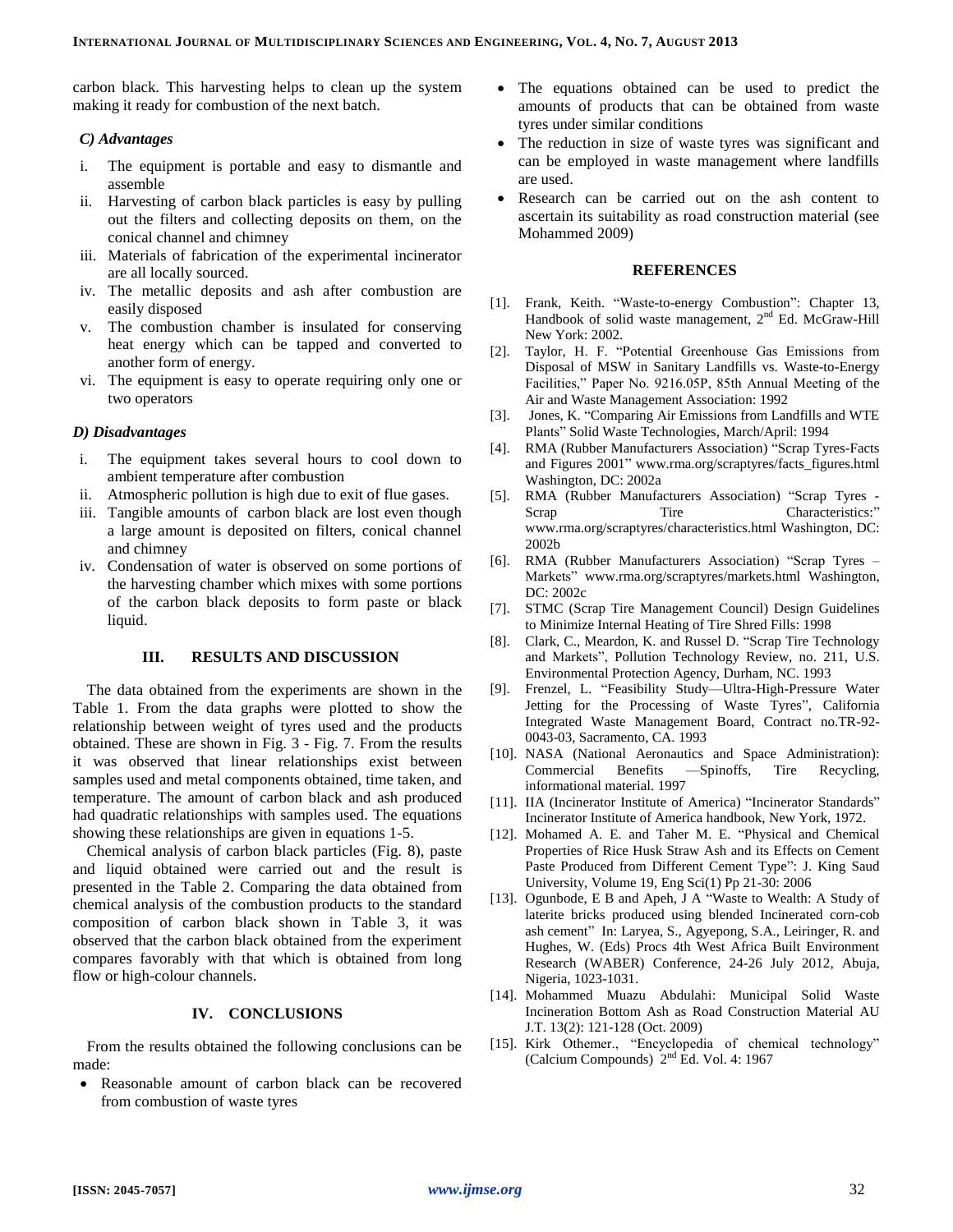| $(^0C)$<br>(kg)<br>batch<br>compnt<br>n<br>(kg)<br>black<br>(kg)<br>(kg)<br>2<br>0.44<br>22<br>2.5<br>65<br>359<br>$\overline{c}$<br>31<br>1.26<br>78<br>379<br>3.92<br>3.16<br>3<br>43<br>5.71<br>4.33<br>1.78<br>404<br>92<br>51<br>2.30<br>$\overline{4}$<br>5.50<br>110<br>431<br>7.5<br>5<br>60<br>6.08<br>129<br>461<br>8.77<br>2.5<br>6<br>72<br>10.77<br>2.71<br>151<br>496<br>6.66 | s/n | Wt/     | Wt of | Wt of | Wt of | Time   | Max  |
|---------------------------------------------------------------------------------------------------------------------------------------------------------------------------------------------------------------------------------------------------------------------------------------------------------------------------------------------------------------------------------------------|-----|---------|-------|-------|-------|--------|------|
|                                                                                                                                                                                                                                                                                                                                                                                             |     | loading | metal | ash/  | carbo | (mins) | temp |
|                                                                                                                                                                                                                                                                                                                                                                                             |     |         |       |       |       |        |      |
|                                                                                                                                                                                                                                                                                                                                                                                             |     |         |       |       |       |        |      |
|                                                                                                                                                                                                                                                                                                                                                                                             |     |         |       |       |       |        |      |
|                                                                                                                                                                                                                                                                                                                                                                                             |     |         |       |       |       |        |      |
|                                                                                                                                                                                                                                                                                                                                                                                             |     |         |       |       |       |        |      |
|                                                                                                                                                                                                                                                                                                                                                                                             |     |         |       |       |       |        |      |
|                                                                                                                                                                                                                                                                                                                                                                                             |     |         |       |       |       |        |      |
|                                                                                                                                                                                                                                                                                                                                                                                             |     |         |       |       |       |        |      |
|                                                                                                                                                                                                                                                                                                                                                                                             |     |         |       |       |       |        |      |
|                                                                                                                                                                                                                                                                                                                                                                                             | 7   | 80      | 11.73 | 7.24  | 2.89  | 175    | 536  |
| 8<br>13.0<br>93<br>198<br>8.0<br>3.2                                                                                                                                                                                                                                                                                                                                                        |     |         |       |       |       |        | 586  |

Table 1: Experimental result of combustion of waste tyres

Table 2: Data for chemical analysis of products of combustion using Atomic Absorption Spectrometer (AAS) model 210 VGP: Buck Scientific

| S/N            | Samples<br>(Carbon | Parameters (%) |        |          |                     |  |  |
|----------------|--------------------|----------------|--------|----------|---------------------|--|--|
|                | Black)             | Carbon         | Oxygen | Hydrogen | Volume<br>content % |  |  |
|                | Powder             | 86.5           | 10.96  | 1.13     | 17.57               |  |  |
| $\overline{c}$ | Paste              | 72.4           | 9.12   | 7.99     | 16.11               |  |  |
| 3              | Liquid             | 23             | 13.91  | 30.73    | 12.18               |  |  |

|  | Table 3: Composition of typical carbon black |  |  |
|--|----------------------------------------------|--|--|
|  |                                              |  |  |

| Type               | Carbon | Oxygen | Hydrogen | Volume  |
|--------------------|--------|--------|----------|---------|
|                    | $\%$   | %      | $\%$     | content |
|                    |        |        |          | $\%$    |
| <b>High Colour</b> | 88.4   | 11.2   | 0.4      | 18      |
| Channel            |        |        |          |         |
| Long flow          | 90.0   | 8.7    | 0.8      | 12      |
| channel            |        |        |          |         |
| Reinforcing        | 95.2   | 3.6    | 0.6      | 5       |
| channel            |        |        |          |         |
| Semi-              | 99.2   | 0.4    | 0.3      | 1.2     |
| reinforcing        |        |        |          |         |
| furnace            |        |        |          |         |
| Reinforcing        | 98.0   | 0.8    | 0.3      | 1.4     |
| oil furnace        |        |        |          |         |
| Thermal            | 99.5   | 0.8    | 0.05     | 0.06    |
| acetylene          |        |        |          |         |
|                    |        |        |          |         |

(Source: Kirk, 1967)



(a)



Fig 1: Samples of waste tyres collected for the experiment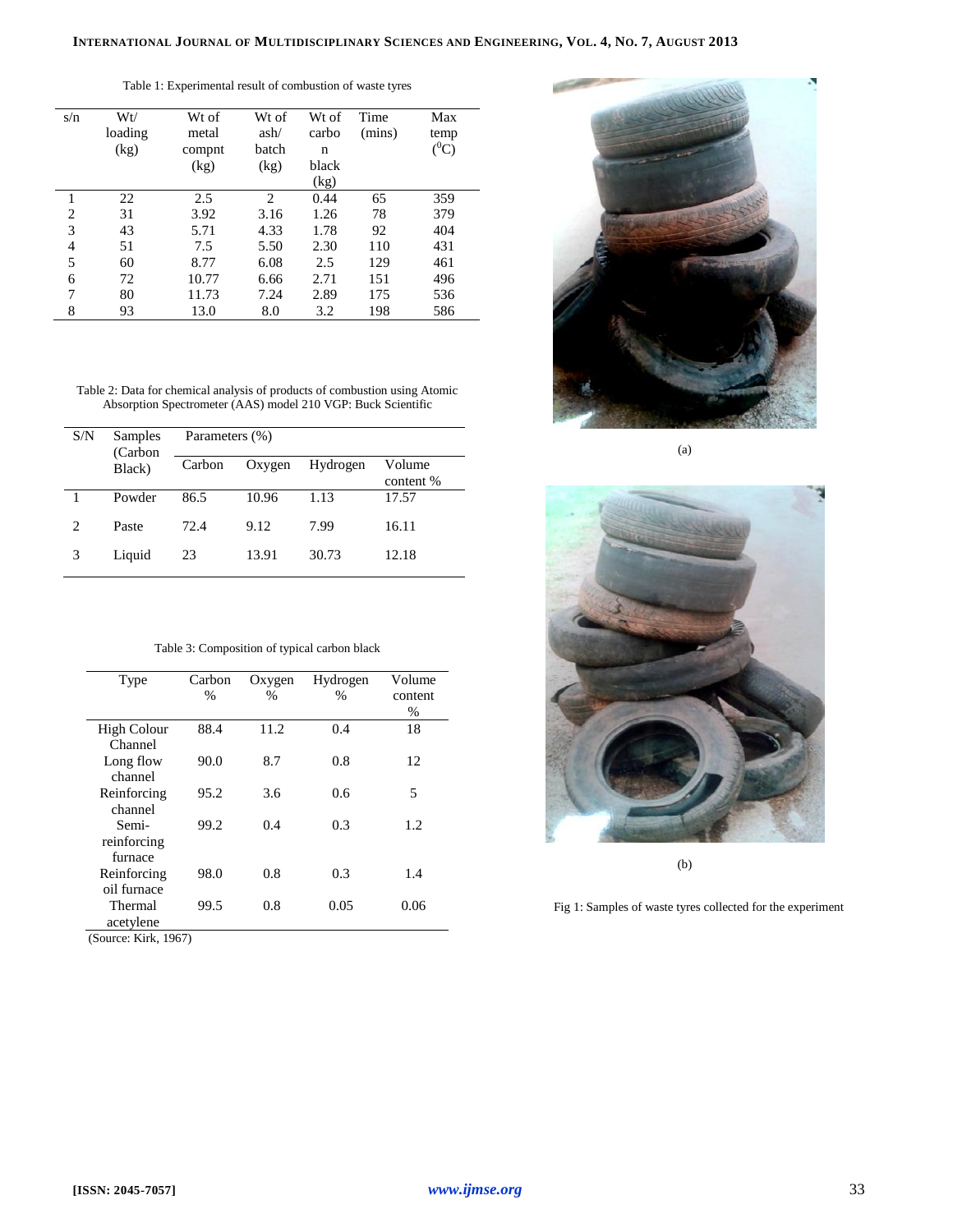# INTERNATIONAL JOURNAL OF MULTIDISCIPLINARY SCIENCES AND ENGINEERING, VOL. 4, No. 7, AUGUST 2013





Fig. 3: Plot of Carbon Black Produced against quantity of tyres incinerated

#### $Y = -0.000x^2 + 0.092x - 1.189$   $R^2 = 0.982$  (1)



Fig. 4: Plot of Ash produced against quantity of tyres incinerated.

$$
Y = -0.000x^{2} + 0.167x - 1.210 \quad R^{2} = 0.995
$$
 (2)



(b)

Fig. 2: Photograph of bench scale incinerator, (a) loading door open, (b) Set up tightly shut.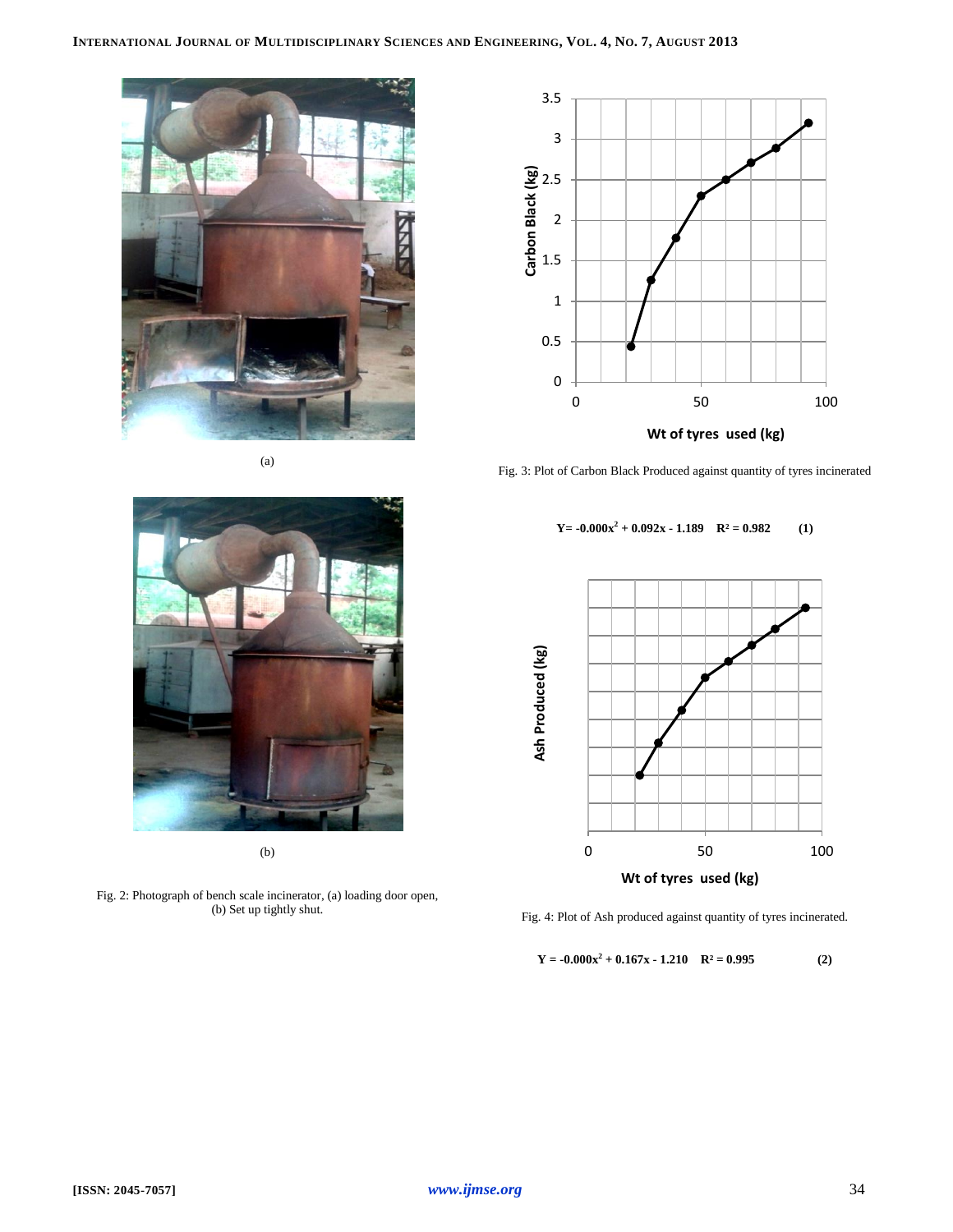

**Wt of tyres used (kg)**

Fig. 5: Plot of Metal component produced against quantity of tyres incinerated



Fig. 6: Plot of time spent against quantity of tyres incinerated

 $Y = 1.922x + 16.15$  **R**<sup>2</sup> = 0.989 (4)



Fig. 7: Plot of temperature reached against quantity of tyres incinerated

 $Y = 3.201X + 275.6$   $R^2 = 0.984$  (5)



Fig. 8: Samples of Carbon Black collected from filters, conical section